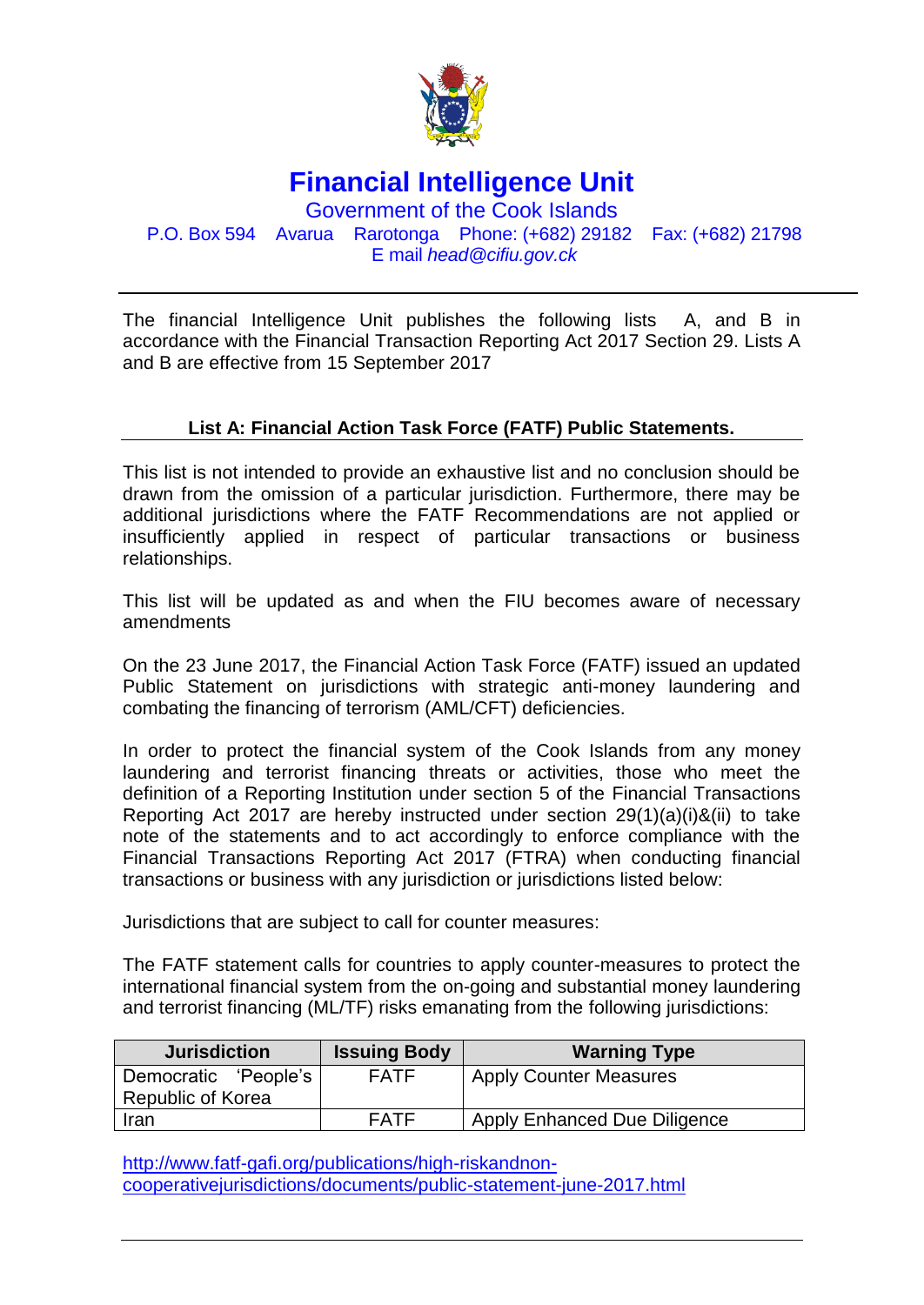The FATF statement identifies a number of jurisdictions as having strategic AML/CFT deficiencies for which they have developed an action plan with the FATF. It also identifies a number of jurisdictions as not having made sufficient progress on their action plans agreed with the FATF

This list covers countries and territories that may pose a higher risk of money laundering or terrorist financing. Relevant Businesses should consider the statements issued as part of their risk assessment and consider whether enhanced due diligence would be appropriate.

The FATF calls on countries to consider the risks arising from the deficiencies associated with the following jurisdictions:

- Bosnia and Herzegovina
- Ethiopia
- Iraq
- Syria
- Uganda
- Vanuatu
- Yemen

Jurisdictions no longer subject to the FATF's on-going global AML/CFT compliance process.

- Afghanistan
- Lao PDR

**[http://www.fatf-gafi.org/publications/high-riskandnon](http://www.fatf-gafi.org/publications/high-riskandnon-cooperativejurisdictions/documents/fatf-compliance-june-2017.html)[cooperativejurisdictions/documents/fatf-compliance-june-2017.html](http://www.fatf-gafi.org/publications/high-riskandnon-cooperativejurisdictions/documents/fatf-compliance-june-2017.html)**

For further information please visit the FATF website: [www.fatf-gafi.org](http://www.fatf-gafi.org/)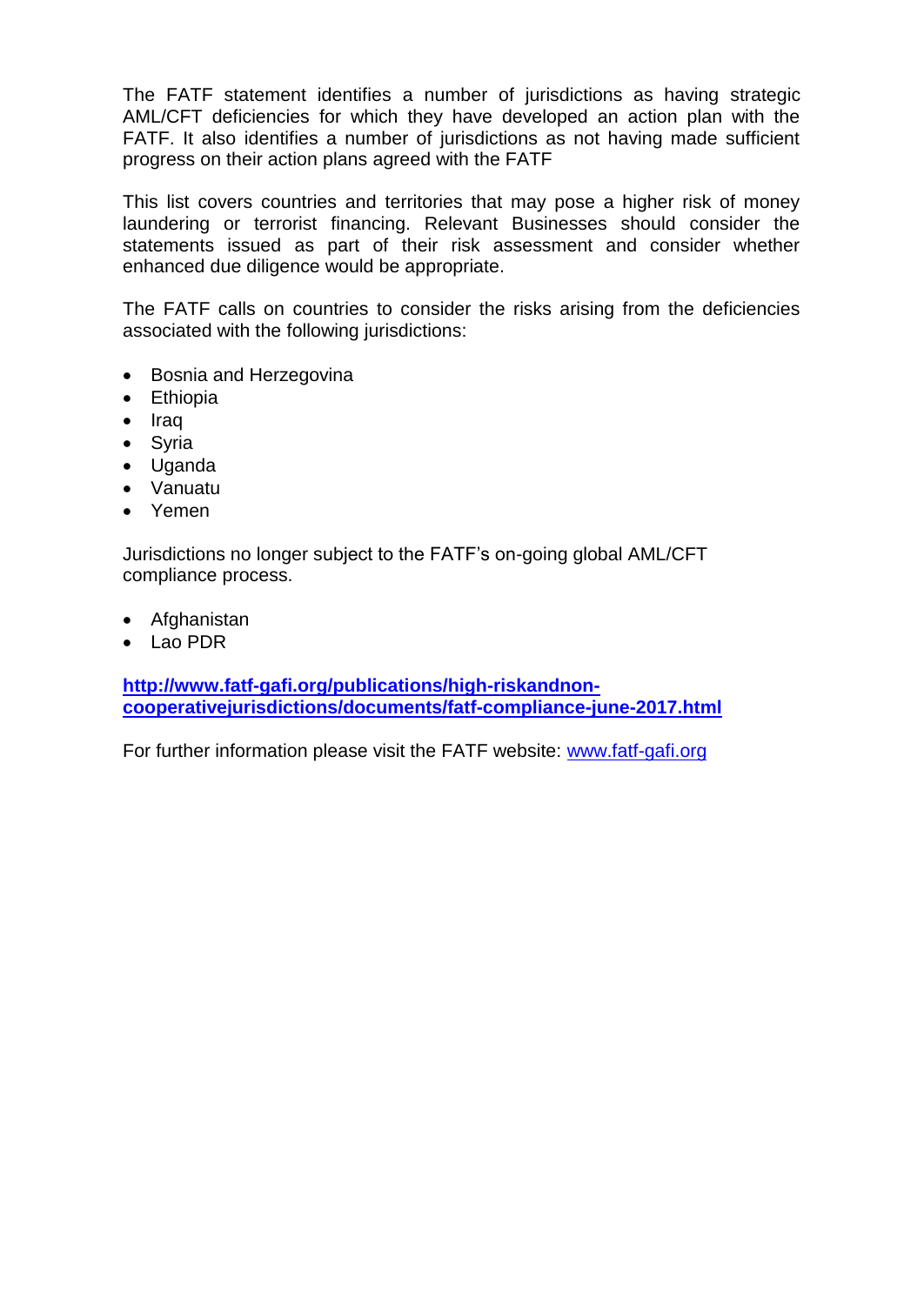The jurisdictions listed below have also been identified as posing a higher risk of money laundering or terrorist financing. Relevant Businesses should consider the statements issued as part of their risk assessment and consider whether enhanced due diligence would be appropriate.

| <b>County</b>                 | <b>Country Code</b> | <b>Risk Type</b> |
|-------------------------------|---------------------|------------------|
| Andorra                       | <b>AD</b>           | <b>ML</b>        |
| Austria                       | AT                  | ML               |
| Anguilla                      | Al                  | <b>ML</b>        |
| Antigua & Barbuda             | AG                  | <b>ML</b>        |
| Aruba                         | <b>AW</b>           | ML               |
| <b>Bahamas</b>                | <b>BS</b>           | <b>ML</b>        |
| <b>Bahrain</b>                | <b>BH</b>           | <b>ML</b>        |
| <b>Belize</b>                 | <b>BZ</b>           | <b>ML</b>        |
| Bermuda                       | <b>BM</b>           | <b>ML</b>        |
| <b>British Virgin Islands</b> | VG                  | <b>ML</b>        |
| Cayman Islands                | <b>CK</b>           | ML               |
| Chad                          | <b>TD</b>           | <b>TF</b>        |
| Cyprus                        | <b>CY</b>           | <b>ML</b>        |
| <b>Czech Republic</b>         | <b>CZ</b>           | <b>ML</b>        |
| Delaware, USA                 |                     | <b>ML</b>        |
| Dominica                      | <b>DM</b>           | <b>ML</b>        |
| Dubai                         | <b>AE</b>           | ML               |
| Estonia                       | EE                  | <b>ML</b>        |
| Gibraltar                     | GI                  | <b>ML</b>        |
| Grenada                       | GD                  | <b>ML</b>        |
| Guernsey, Sark & Alderney     | GG                  | <b>ML</b>        |
| India                         | IN                  | <b>TF</b>        |
| Indonesia                     | ID                  | <b>TF</b>        |
| Isle of Man                   | IM                  | ML               |
| <b>Israel</b>                 | IL                  | <b>TF</b>        |
| Jersey                        | JE                  | <b>ML</b>        |
| Latvia                        | LV                  | <b>ML</b>        |
| Liberia                       | <b>LR</b>           | ML               |
| Liechtenstein                 | $\sqcup$            | ML               |
| Luxembourg                    | LU                  | ML               |
| Macao                         | <b>MO</b>           | ML               |
| Malaysia (Labuan)             | <b>MY</b>           | ML               |
| Malta                         | МT                  | ML               |
| <b>Marshall Islands</b>       | MH                  | ML               |
| <b>Mauritius</b>              | <b>MU</b>           | ML               |
| Monaco                        | <b>MC</b>           | ML               |
| <b>Netherlands Antilles</b>   | <b>AN</b>           | <b>ML</b>        |
| Panama                        | <b>PA</b>           | ML               |
| Pakistan                      | <b>PK</b>           | <b>TF</b>        |
| Philippines                   | <b>PH</b>           | TF               |
| Saint Kitts & Nevis           | KN                  | ML               |
| Saint Lucia                   | LC                  | ML               |